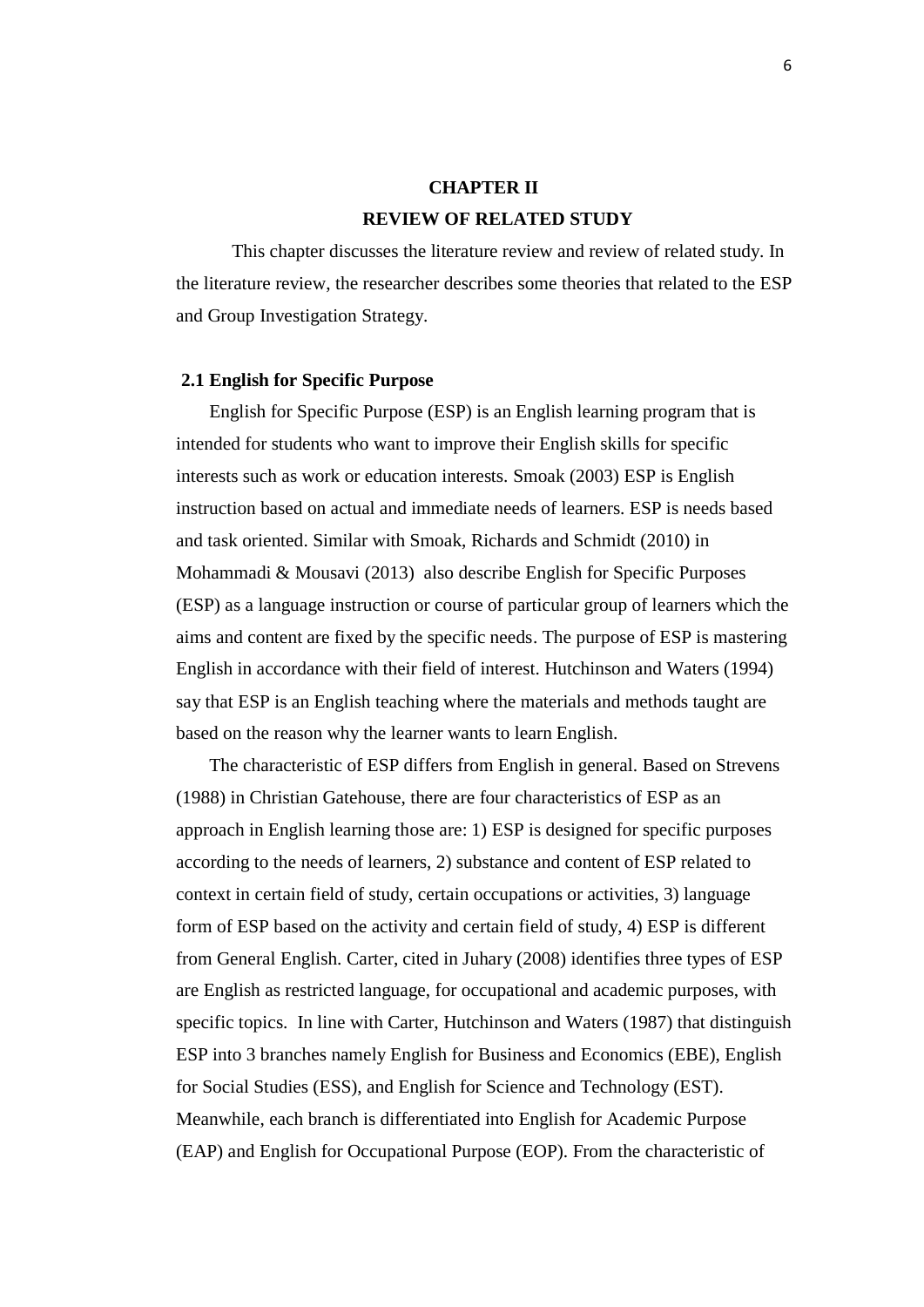ESP that stated by some experts Strevens (1988), Carter in Juhary (2008), Hutchinson and Waters (1987) same in differentiating the type of ESP those are English for Academic Purpose (EAP) and English for Occupational Purpose (EOP).

## **2.1.1 English for Academic Purpose**

English for Academic Purpose (EAP) is an English training course devoted to students in academic pursuits. Students who follow EAP learning are usually Higher Education students. According to Diane (2009), EAP is one of the branches of ESP, adapted to the learners need at various levels. Meanwhile Afful (2007) EAP is a course taught in English-medium Universities to facilitate the acquisition of academic literacy skills. EAP material that taught focuses on particular departmental contexts, eg English for law subject, nurse subject, mechanical engineering subject, economics subject, maritime and so on. As defined by Brown (2001), EAP applied to any course, module, or workshop where learners are taught to deal with academically related language and subject matter. He asserts that EAP is common at the advanced level of pre-academic programs as well as in other institutional settings. Based on Kim (2013) EAP contains three main competencies that are the target of learning, namely: critical reading, writing for academic purposes, and critical thinking.

Meanwhile, as Stoller (1999) consider that an EAP setting is suitable using content-based approach to encourage students to prepare themselves in the face of content learning. In contrast to Stoller's opinion about the appropriate contentbased for EAP, Jordan (1997: 2) and Dudley-Evans and St. John (1998: 34) argue that EAP as communicative English for academic purposes. According to the researcher from both of these statements means that the materials that taught in ESP should make the learners be able to communicate and interact using English.

#### **2.2 Constructivism**

Constructivism is a theory of learning in which learning is an active and constructive process. Fosnot states that Constructivism is a theory about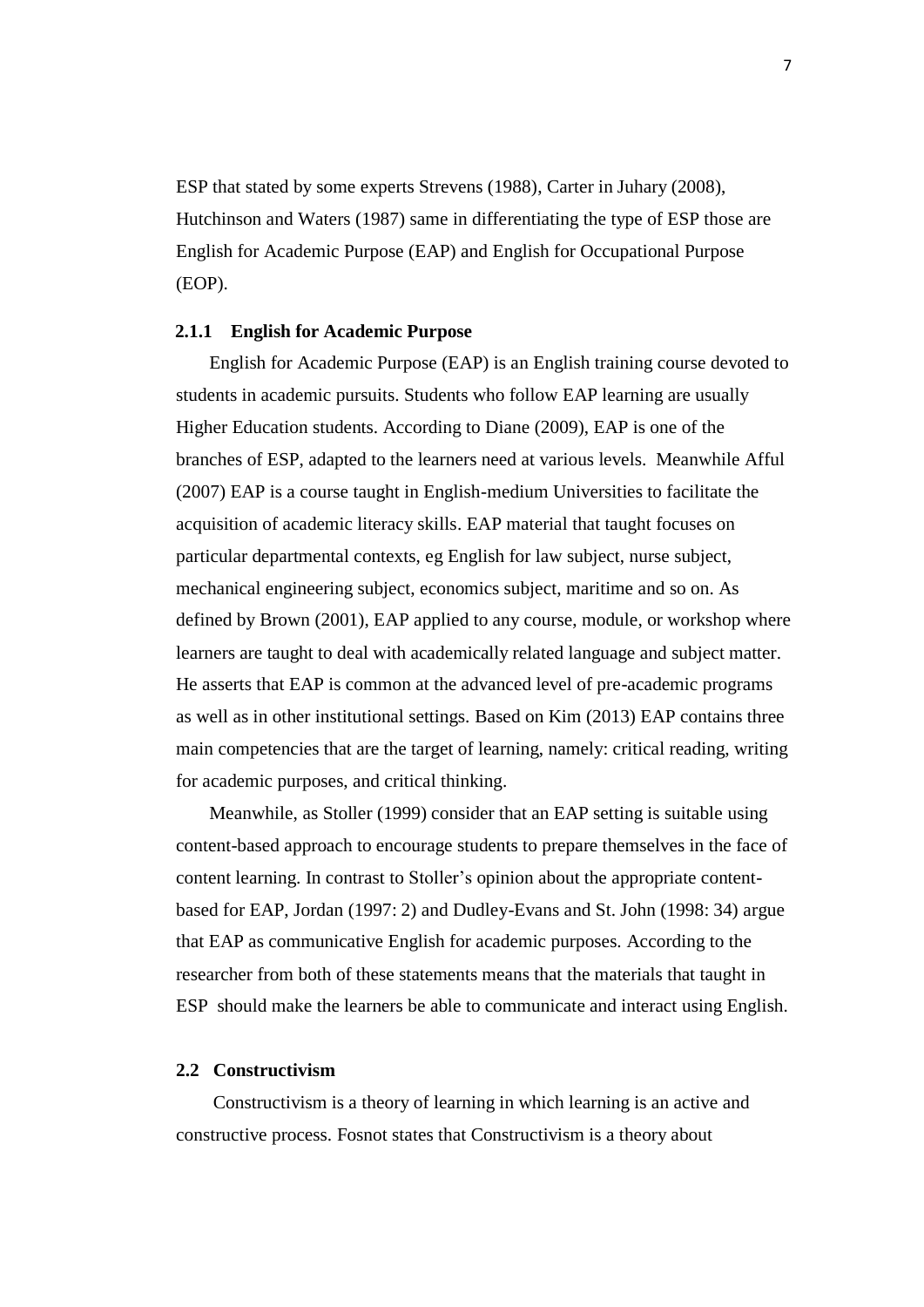knowledge and learning, not a theory about teaching (Brooks & Brooks, 1993, as cited by Boethel and Dimock 1999). The other experts, Christie (2005) show that constructivism is a theory about learning in which learning is both an active process and a representative of personal. In line with Fosnot and Cristie, Karagiorgi and Symeou (2005) stated that constructivism is not an instructionaldesign theory. But it is a theory of learning.

Constructivism as an educational theory holds that teachers should consider their learners' knowledge and allow them to put their knowledge into practice (Mvududu & Thiel-Burgess, 2012). Brown in his book, Principle of Language Learning and Teaching fourth edition described typical themes of constructivism those are: interactive discourse, sociocultural variables, cooperative group learning, interlanguage variability and interactionist hypothesis.

## **2.2.1 Cooperative Learning**

Cooperative Learning is a teaching method in which students work together to increase their understanding of a topic. Slavin (2014) stated that cooperative learning as a pedagogical practice has had a great effect on student learning and socialization. Positive interdependence is one of cooperative learning characteristic, where learners perceive that individual performance produces better performance by the group (Johnson, et al., 2014). There are five components of successful cooperative learning that proposed by Johnson and F. Johnson (2009), The first component involves structuring positive interdependence, The second component is promoting interaction, The third component is individual accountability or one's responsibility, Assigning students to groups, The final component is group processing. Meanwhile, Kagan and Kagan (2009) identify four attributes of cooperative learning named *PIES* which stands for Positive interdependence, Individual accountability, Equal participation, and Simultaneous interaction. Some experts almost similar in proposed the component of cooperative learning, they are mentioned about positive interdependence, individual responsibility and interaction as the characteristic of cooperative learning.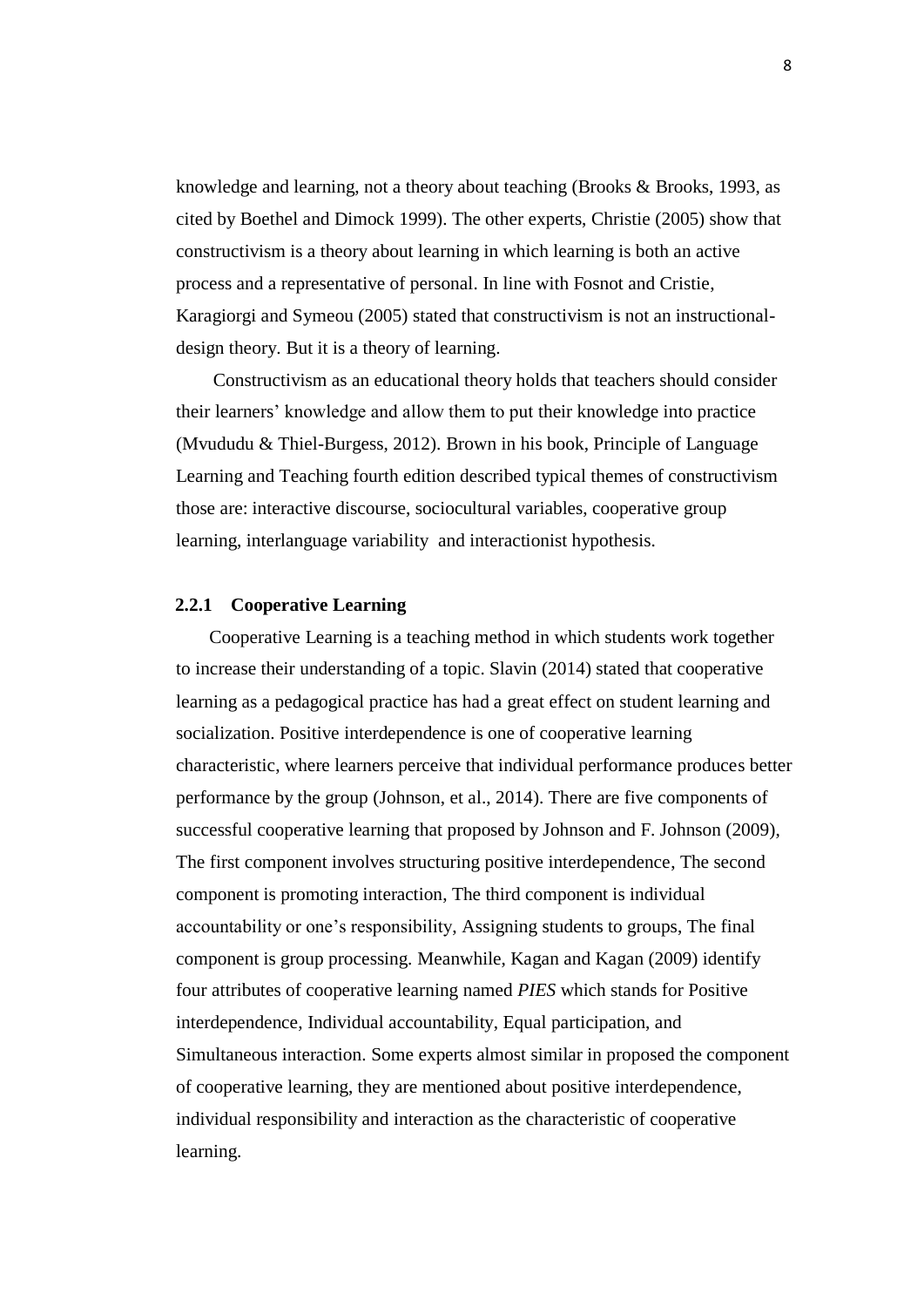## **2.2.1.1 Group Investigation Strategy**

Group Investigation is one of cooperative learning in which students work in small groups to "investigate" a learning topic. Arends (2008: 13) states that Group Investigation originally designed by Herbert Thelen and improved by Sharan and his colleagues from the University of Tel Aviv. This strategy is a method of Students Centered Learning approach where students find the information related to the topic of discussion obtained from various sources outside the textbook. Group Investigation is a method where students are instructed to examine, experience, and understand their topic of study by collaborating in small groups (Sharan and Sharan 1992:1). One of cooperative learning model Group Investigation is a learning where students are actively discussing in group, exchange their opinions and practice the activities (Hossain, 2013). The activities that apply in Group Investigation Strategy has required the students to active and experience learning by themselves. It is mean that the students learn English through meaningful learning. Based on Ausubel cited in Chin and Brown (2000), compare with rote learning, meaningful learning is better.

A Group Investigation approach can be said to be student-centered learning where the student is involved in planning the topic to be studied and conducting an investigation of the topic. In essence, there are principles in Group Investigation approach. The principle of learning using the Group Investigation strategy according to Haryono (2006: 4) are student-centered learning, learning by doing, cooperation and solidarity within the group, develop students 'social skills, curiosity and imagination, develop students' skills and creativity in problemsolving, developing students' skills in using science and technology. Almost the same as Haryono, Slavin (1995) also said that Group Investigation can develop social skills in addition to improve communication skills.

Theoretically, Group Investigation can be seen as the type of independent learning which is able to support students-center learning approach (SCL), in this case the students find a new knowledge based on their chosen topic in a group by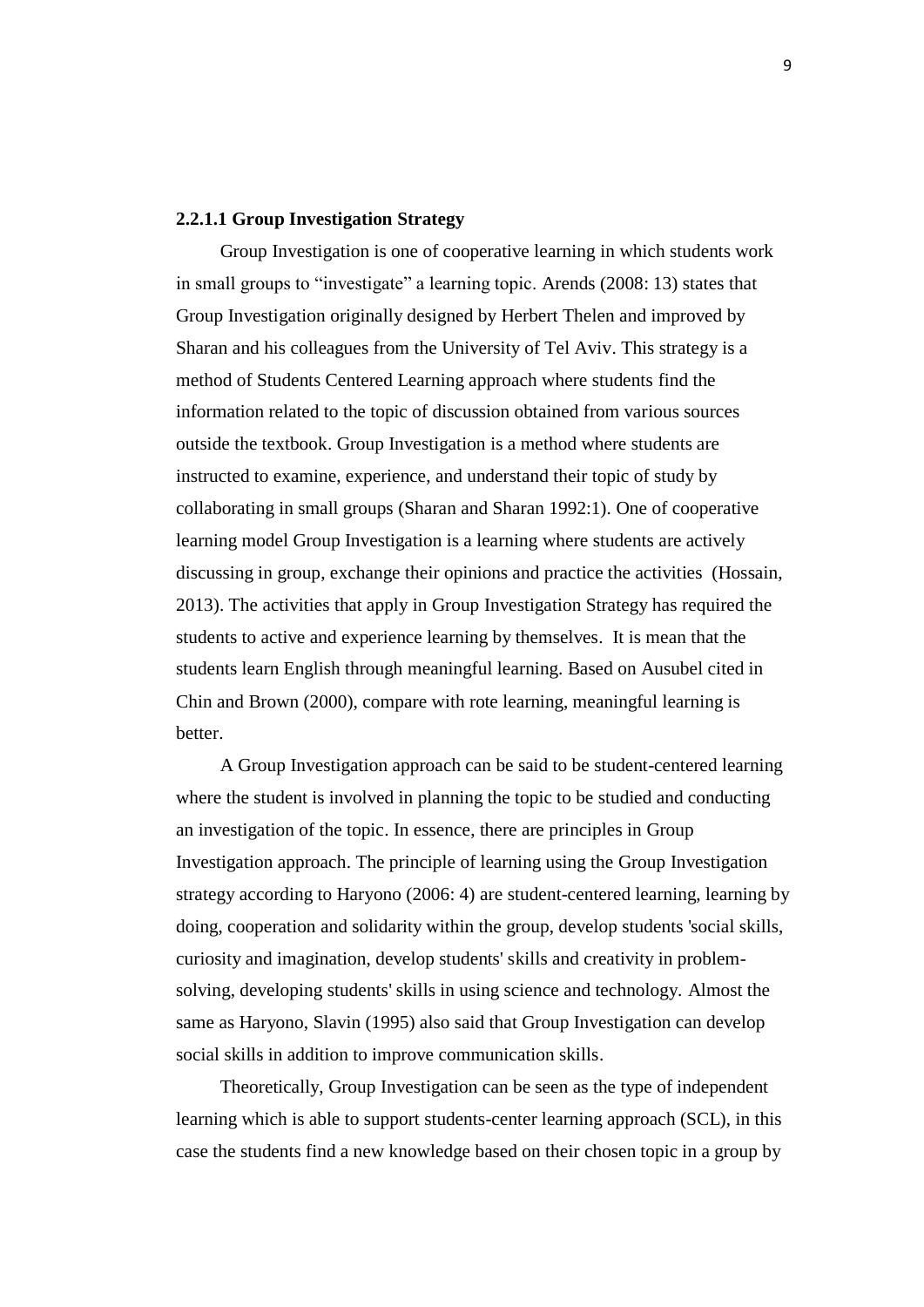themselves. There are many objectives of the Group Investigation that help students see knowledge constructively, follow group processes effectively, have disciplined inquiry and commitment in social investigation, while also helping students become independent learners, respecting the dignity of all people and committed to pluralism Saputra (2003: 129). Learn English through Group Investigation strategy also facilitates and trains students in designing the research that will be done for the final project that is thesis.

Through Group Investigation strategy which students actively select as much information related to the topic, it is possible that using this strategy for EAP materials not only increase the students' creativity but also students' selfconfident in learning target language. Also in the process of discussion with their friends, students can share their opinion related to the topic which can improve students communicative skill. Through active participation of students in cooperative learning will build their remembrance of new information that they get.

## **2.2.1.1.1 Procedure of Group Investigation**

In implementing Group Investigation there are several stages proposed by some experts. One of them is Slavin (2005, p. 218), explains six stages of Group Investigation. Stage 1 identifies the topics to be examined by the group. Stage 2 conducts group investigation planning. Stage 3 conducts an investigation of the topic. Stage 4 makes a final report. Stage 5 presents the report. The last stage 6 evaluates the achievement. According to Nurhadi (2005: 118-119), the steps of group investigation model are stage 1 is the Topic selection. Stage 2 Plan of Cooperation, stage 3 Implementation, stage 4 Analysis and Synthesis. and stage 5 Final Presentation.

Sharan & Sharan; Bennett et al., (1991) explain the six stages approach to GI, described as follows:

1. Grouping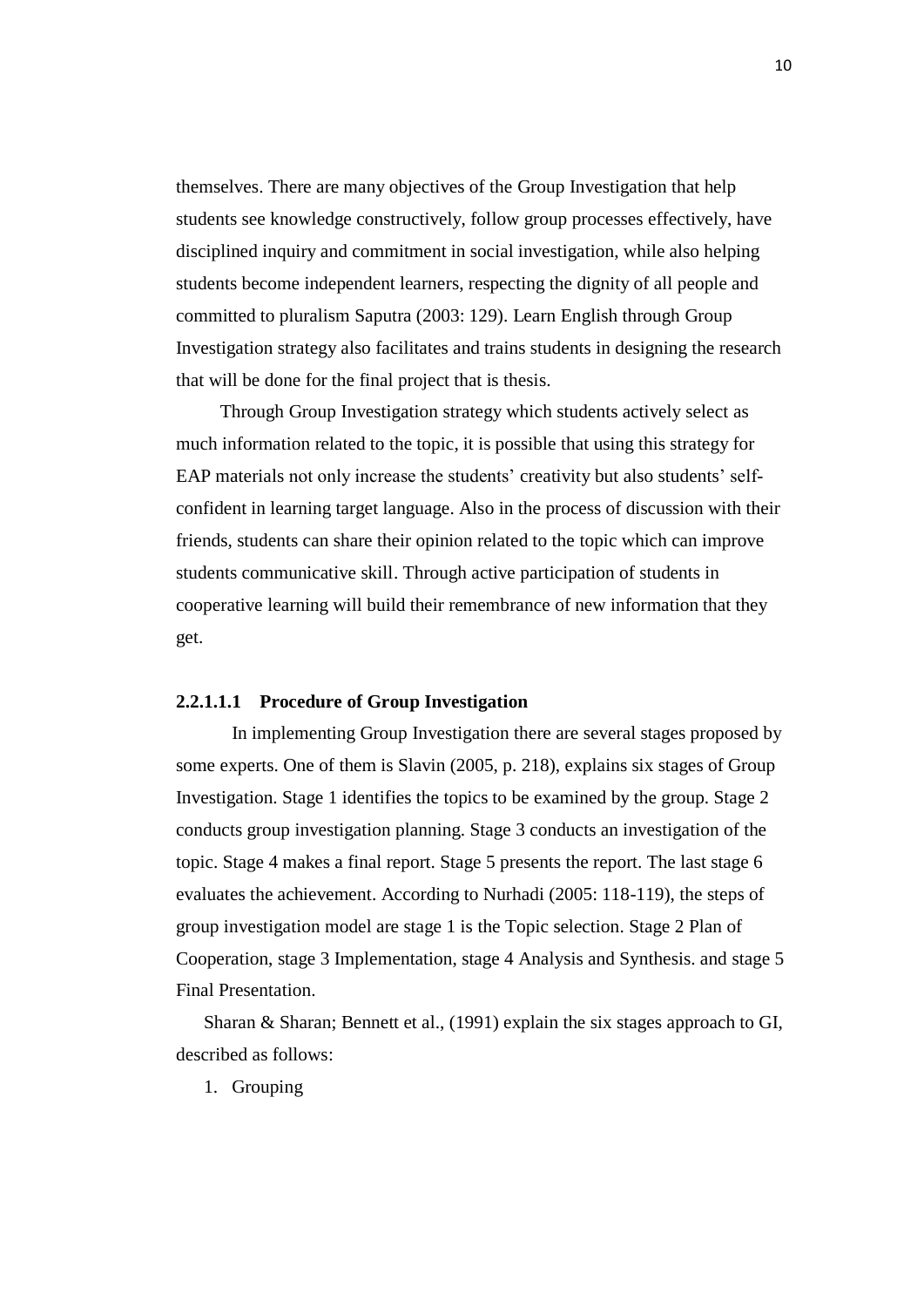In this stage, students may use the variety of resources to activate their prior knowledge for brainstorming. Students use several questions to determine the scope of the investigation on a topic

2. Planning

Each group explores its subtopic which the questions are developed to define the scope of inquiry. They make plans about the aspect to the investigation, the deadline of report and resources needed.

3. Investigating

Each group does the research subtopic to gather the information and data from some sources. After the students get the information, they should assess which is the information relevant to the question listed.

4. Organizing

In this phase, the students summarize the information they get and plan their report. The members discuss for the presenting the materials they get.

5. Presenting

Present the results of the discussion of the topic while the other students give feedback such as the question, opinion, etc about the report and presentation.

6. Evaluating

The role of the teacher here is important. Students and teachers evaluate the contribution of the work to each group such as individual and group assessments or both.

From the three stages of the Investigation group, Slavin (2005) and Sharan & Sharan; Bennett et al., (1991) they both proposed six stages of the Group Investigation strategy and almost the same in explaining the sequence of the 6 stages. While Nurhadi (2005) proposed 5 stages in implementing Group Investigation strategy without evaluation stage.

#### **2.3 Developing Materials**

Materials are very important to help teachers in the teaching-learning process. The usefulness of the material is as for conveying the information to be learned.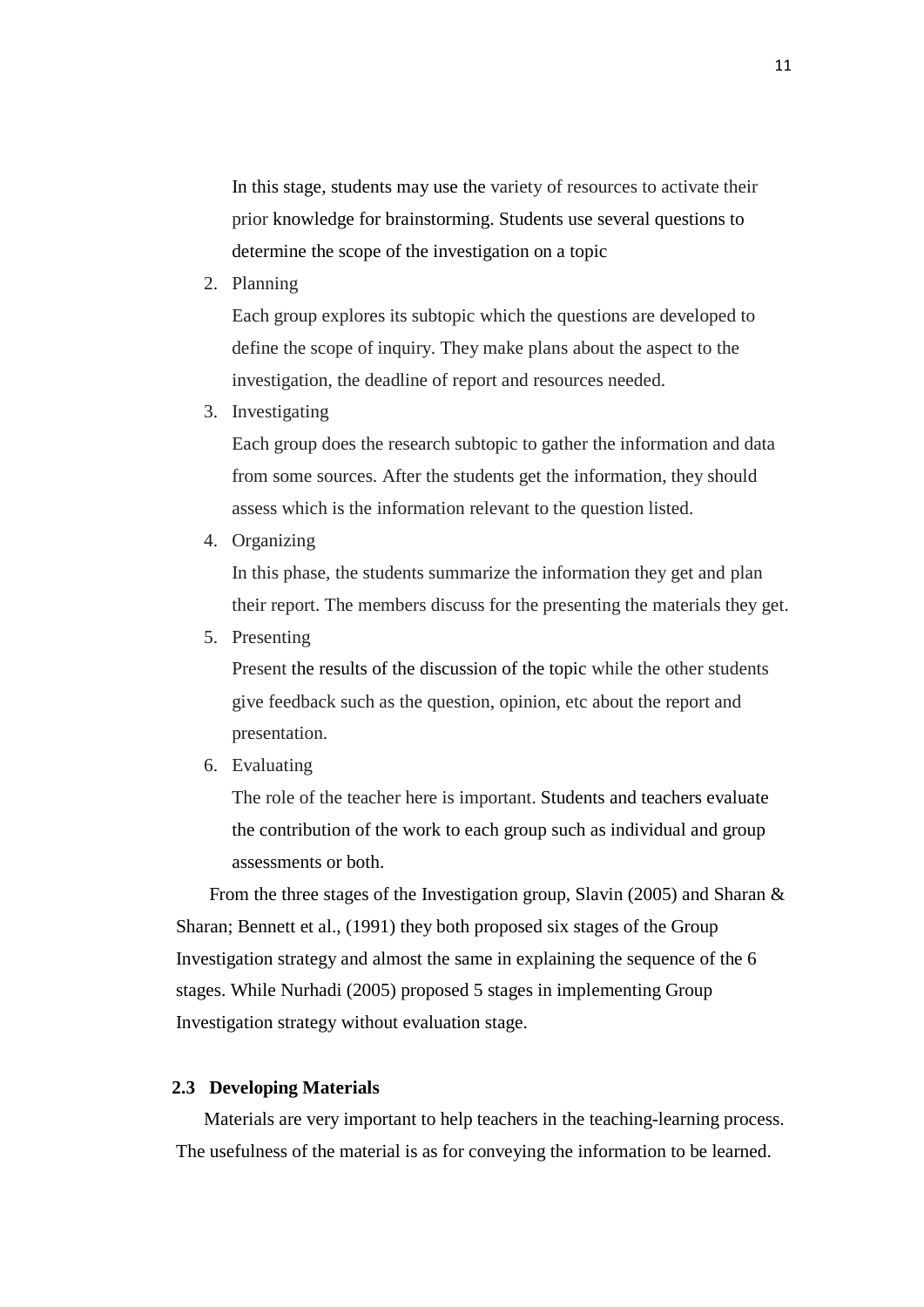ESP teachers have to plan the course, select and prepare the material based on the students' needs. Richards and Rodgers (1986) suggest that without syllabus, instructional materials can provide the content which in detailed specifications. The materials can be delivered through a variety of media. Based on Tomlinson (1998) submits or informs the material not only through textbooks, but can be tapes, CDs, a video, a photocopied handout, a newspaper, a paragraph written on the blackboard.

To develop the material, researchers should observe the Instructional model of materials development according to the ADDIE model adapted from some experts such as Dick and Carey Model, Kemp Model, Borg and Gall model. According to Steven J. McGriff (2000), instructional design is a procedure in the development of materials such as analysis, design, development, implementation and evaluation of learning materials and activities. Richards & Lockart (1994) dan Gustafson & Branch (2002) almost the same stated that procedural instructional design will be able to lead the development of material to be more effective and efficient. ADDIE itself stands for Analysis, Design, Development, Implementation, and Evaluation (Steven J. McGriff, 2000).



*Figure 2.1: McGriff (2000) Instructional System Design*

The procedures to develop materials include the design, implementation, and evaluation of language teaching materials. Dick and Carey (1990) offer ten components of the system approach model they are identify an instructional goal,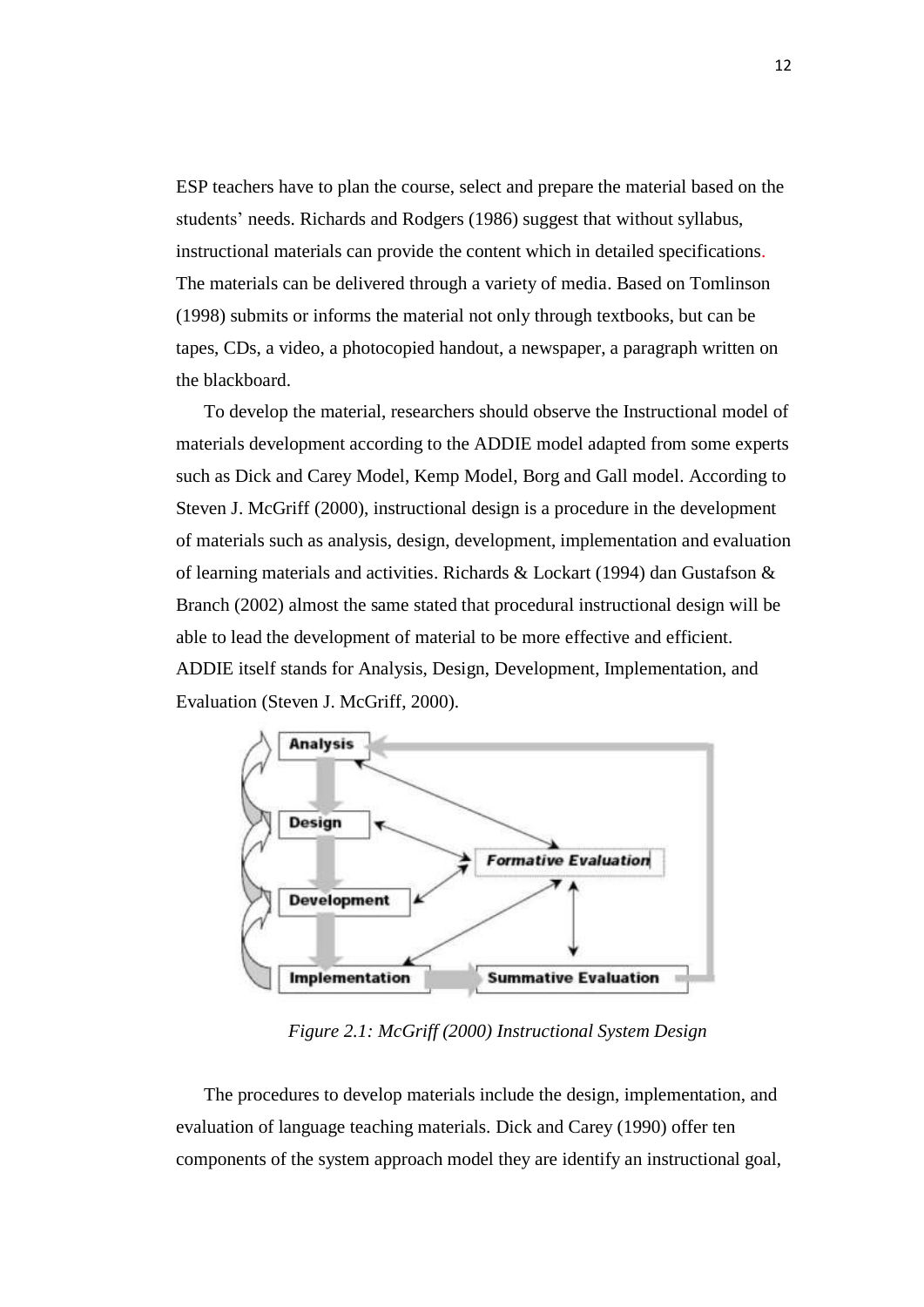conduct an instructional analysis, identify entry behavior and characteristics, write performance objectives, develop and select instructional materials, design and conduct the formative evaluation, revise instruction, and conduct summative evaluation.



*Figure 2.2: Dick & Carey Systems Approach Model (Dick, Carey et al, 2005)*

The second instructional design in developing materials which formulated by Kemp Model according to Morrison, Ross et al. (2010) has nine elements those are :

- 1. Identification the need or the problem of the students,
- 2. Exploration of the students' characteristic during planning
- 3. Identification the subject content and analyze the component of the task that related to stated goals and purposes .
- 4. State instructional objectives for the learner.
- 5. Sequence the content within each instructional unit for logical learning.
- 6. Design instructional strategies so that each learner can master the objectives.
- 7. Plan the instructional message and delivery.
- 8. Develop evaluation instruments to assess.
- 9. Select resources to support instruction and learning activities.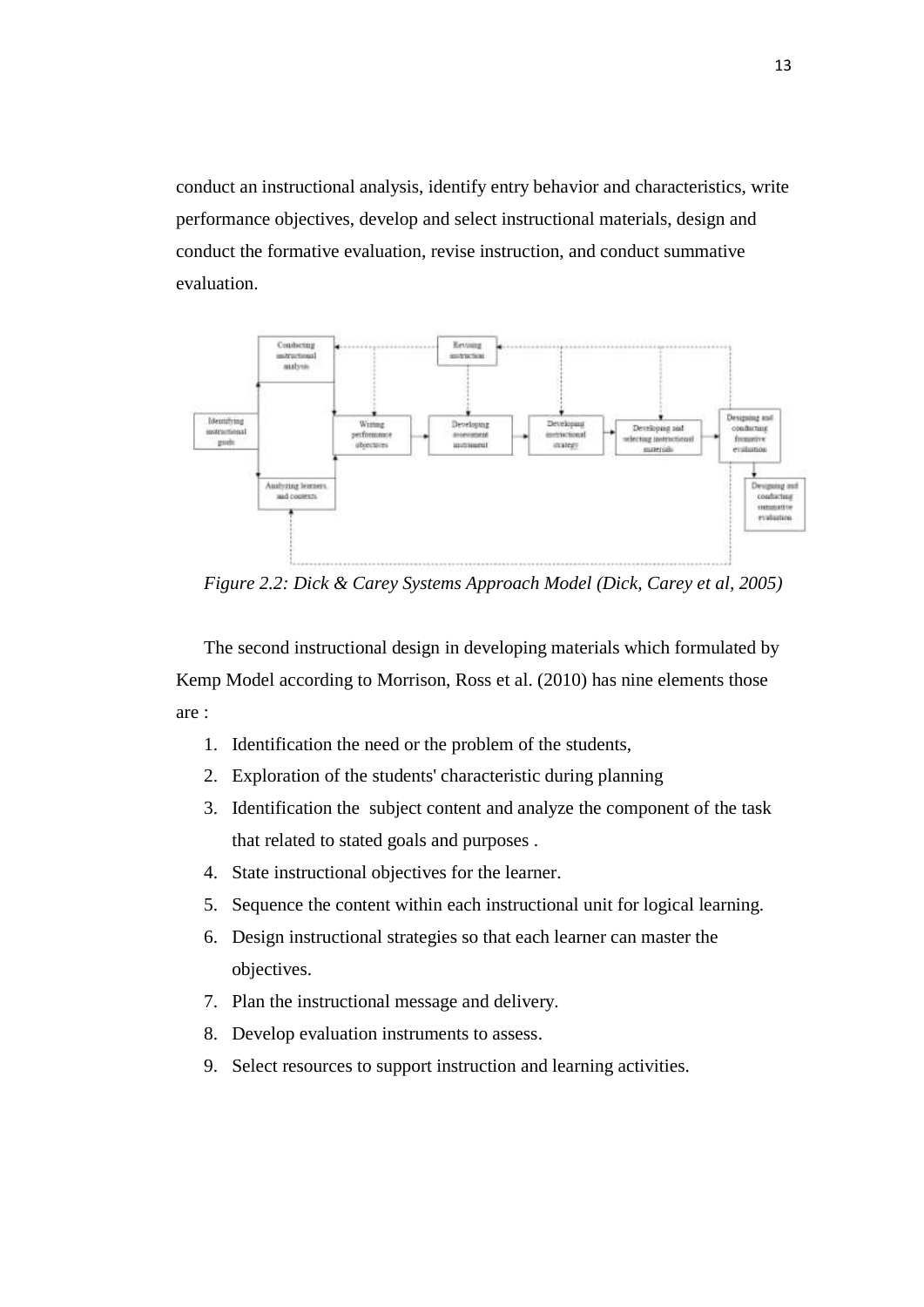

*Figure 2.3: Kemp's Model*

The third is Borg and Gall's model (1983) which formulate the steps to be taken in the development of the material is collect research and information, planning, develop preliminary form of product, preliminary field testing, revision of main product, test the main field, operational product revision, testing the operational field, revision of final product, and dissemination and implementation. The design of Borg and Gall's model which consist of ten major steps, as follows:



*Figure 2.4: Borg and Gall's model (1983)*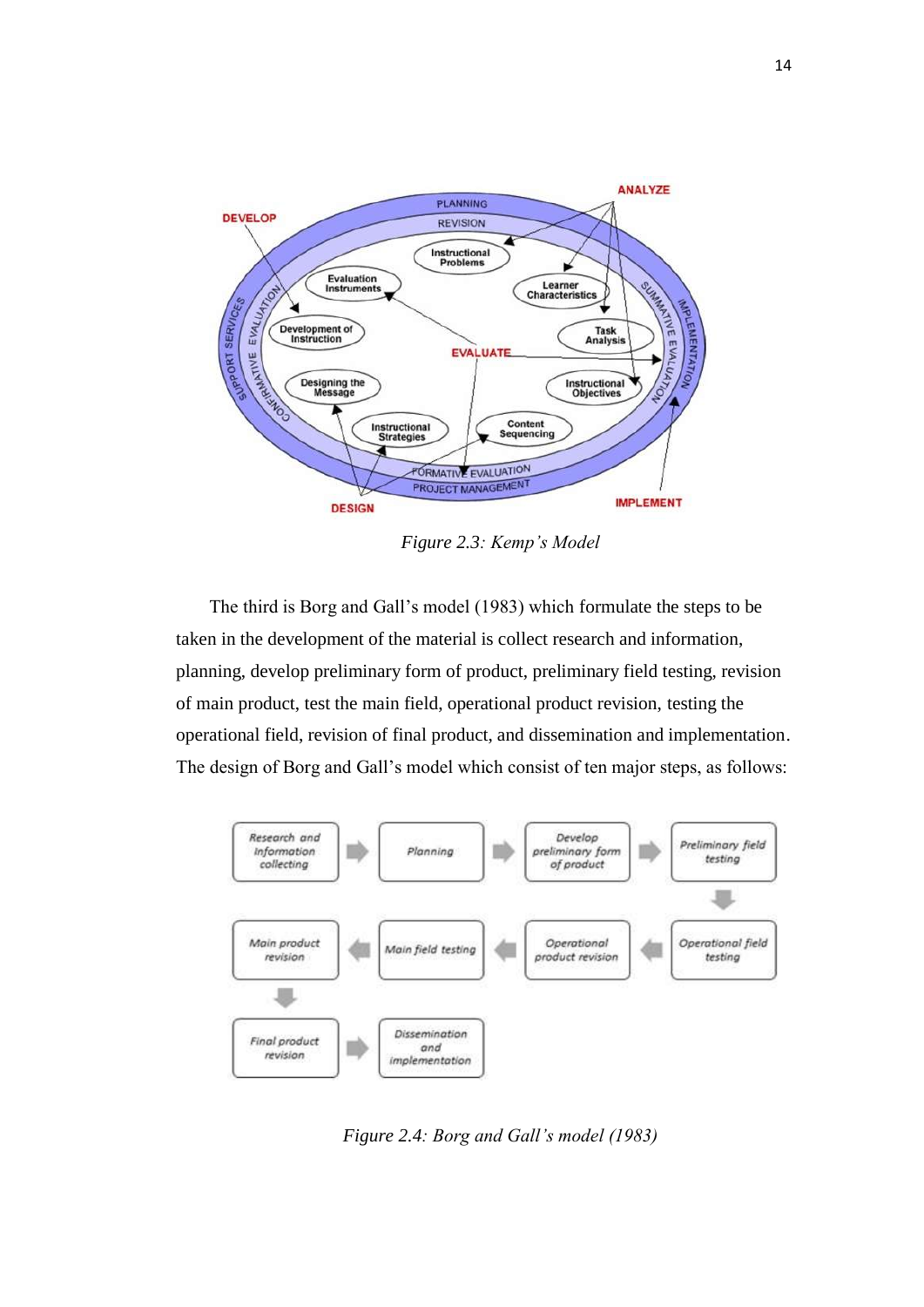By referring to the steps of making materials, the creator of materials will be easy in developing materials that really suitable for what students need in the learning process. According to the three models above, the researcher attempts to adapt the ADDIE model with some changes. The steps that used by the researcher in developing EAP materials are Analysis, Design, Development, Validation, Implementation, Evaluation and Final Product.

## **2.3.1 Analysis**

The most important phase in the process of developing materials is analysis (Aldoobie, 2015). The Analyze phase can be called as the foundation for all other instructional design's phases. Need analysis done before creating the plan, developing the material, or implementing. The output of analysis includes the instructional goals, and a list of tasks to be instructed in the materials. These outputs are the input of the design phase. According to Hutchinson & Waters, there are two types of needs that are target need and learning need.

#### **2.3.1.1 Target need**

According to Hutchinson and Waters (1987), Target needs consist of three factors: necessities, lacks and wants. Necessities are determined by the demands of the target situation or what the learner has to know in order to function effectively in the target situation. Lacks is the gap between what students already know about the materials and the necessities of learners (Hutchinson, Waters and Breen 1979). The researcher needs to know that so they can then decide which of the necessities the learner lacks. Moreover, the last factor is students' want, learners need to know what they want to be learned. From those factors, students will do some efforts to achieve their learning goals.

## **2.3.1.2 Learning need**

Analyzing learning need is important in order to get more information about the students' need. Here are considering questions based on Hutchinson & Waters suggestion are: why are the learners taking the course?, How do the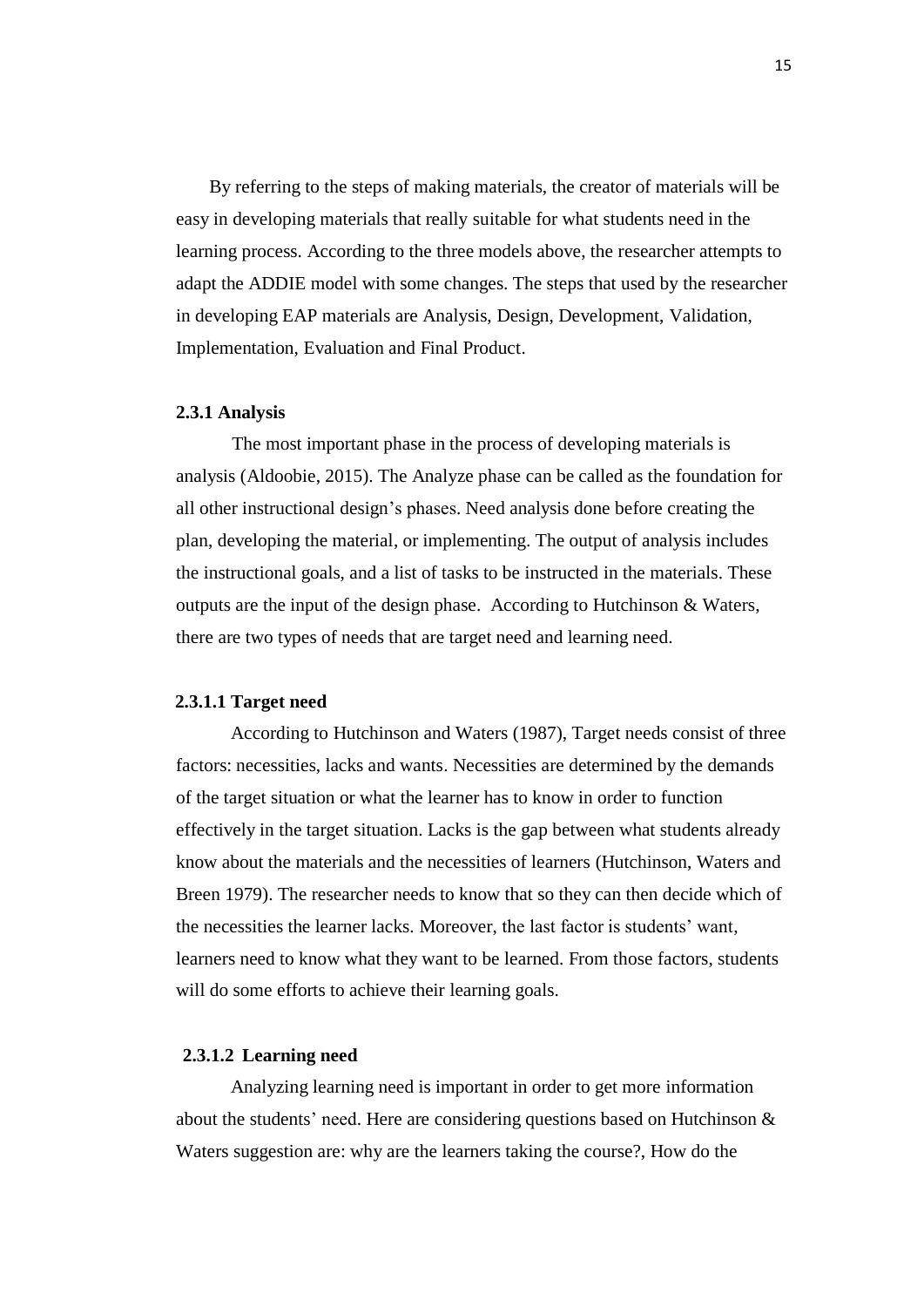learners learn?, what are sources available?, who are the learners? And When will the ESP course take place?. Those questions are needed to know what are the students' need in learning English, the situation for learning and so on.

## **2.3.2 Design**

As mentioned before, the output of need analysis phase is the input of design. The Design phase involves using the outputs from the Analysis phase to plan a strategy for developing the instruction. In this phase, instructional designers begin to create a framework and create the project in order to meet the goals which are identified in the analyze phase (McGriff, 2000). In this study, the researcher uses Group Investigation as a model for developing the EAP materials for Agriculture Department.

## **2.3.3 Development**

The purpose of this phase is to generate the lesson plans and lesson materials. In this phase, the instructional designers use Group Investigation as a model of the task. Group Investigation, based on some experts consist of six steps that are grouping, planning, investigating, organizing, presenting and evaluating. Those stages will include on the task to be instructed.

## **2.3.4 Validation**

This phase is aimed to measure the appropriateness of the product. This evaluation will involve experts in the process of checking and minimizing errors in the product. So in this case, the product will be much more reliable and valid.

## **2.3.5 Implementation**

The implementation phase is the actual application of the material that has been developed. In this phase there are three major steps that must be passed, they are train the instructors, prepare the participants, and organize the learning environment.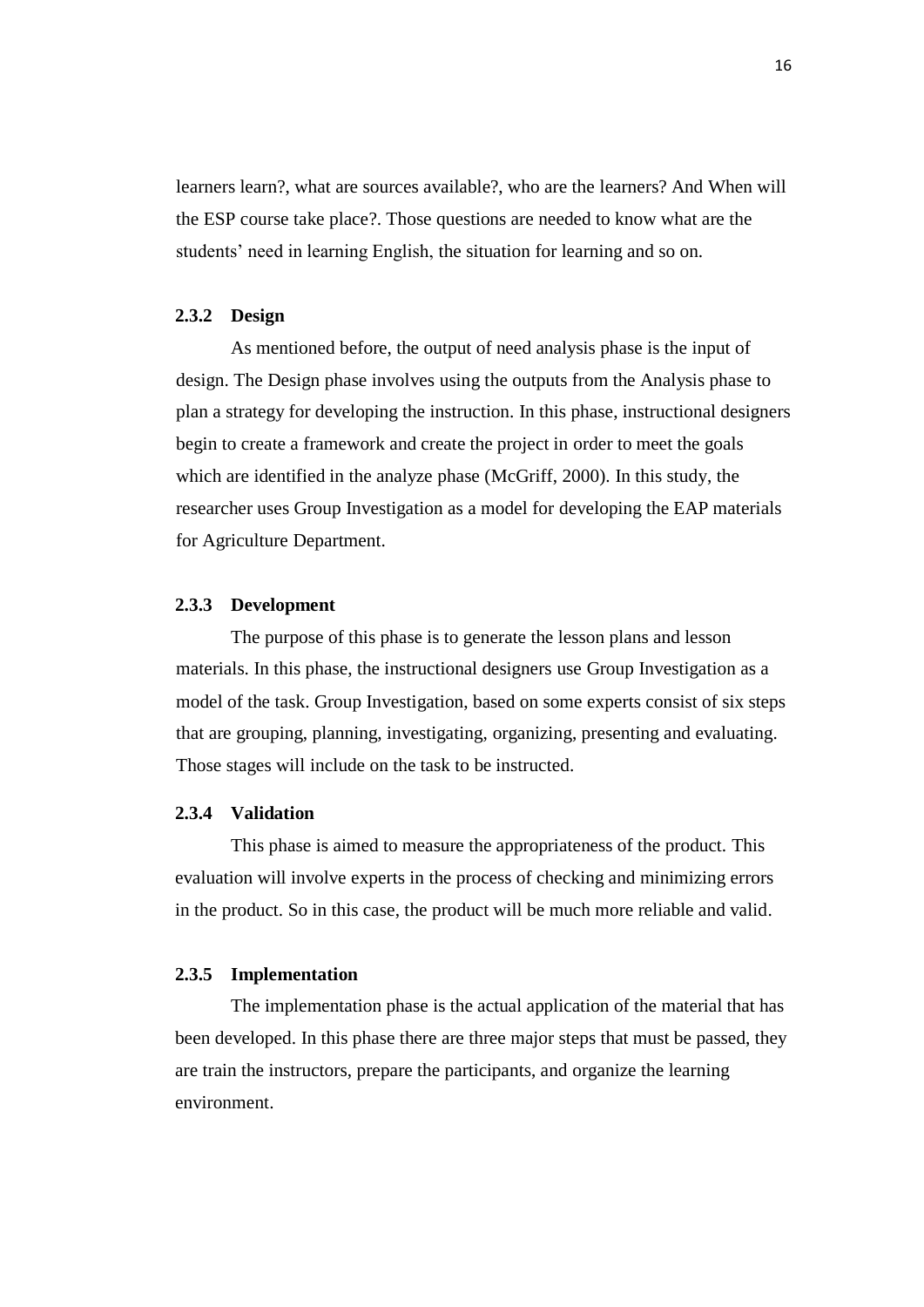## **2.3.6 Evaluation**

The evaluation phase is aimed to measure the effectiveness and efficiency of the materials. The evaluation phase consists of two parts: formative and summative. Formative evaluation is present during the development or in other words, assessed in each stage of the ADDIE process. Summative evaluation is assessed at the end of the process. This evaluation is consists of tests designed for specific criterion-related referenced items and provides the opportunities for the users to give feedback.

#### **2.3.7 Final Product**

After completing the evaluation phase by revising certain parts, the final product of this development is EAP materials based on the Group Investigation model for Agriculture Department.

# **2.4 Review of Related Study**

Many research studies have been conducted using Group Investigation strategy. The research conducted by Ahsanah (2015), the objectives of the research was to solve the students' problem in speaking English. The populations of this research were  $10^{th}$  grade students at SMAN 1 Paciran Lamongan. The result showed that there are positive effect to the students, they more independent, active and confident during speaking. There is also an improvement of students speaking skill which showed by students' good score of FSI level. So it can be concluded that Group Investigation technique is a good technique that can be implemented in teaching speaking to improve students speaking ability.

According to Karafkan (2015) was conducted the research which aim to investigate the effects of cooperative learning techniques that are Group Investigation (GI) and Cooperative Integrated Reading and Composition (CIRC) on Iranian EFL learners' reading comprehension in intermediate. The participants of the research were 207 male students, they studying at an intermediate level at ILI. The participants were divided into three groups that are one control group and two experimental groups. From the result of the research, it can be assumed that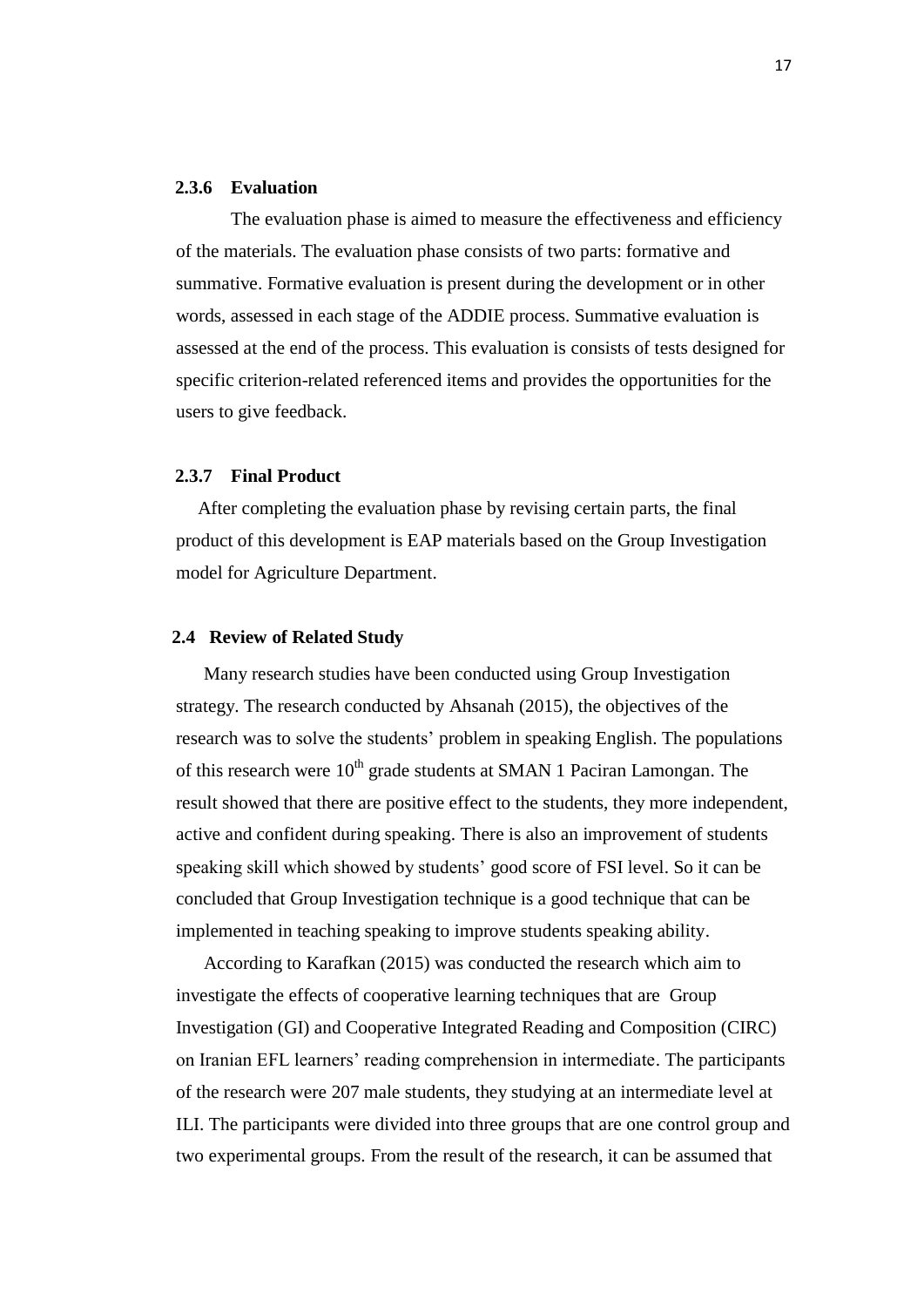CRIC technique is more effective than GI technique in increasing students' reading comprehension.

Another research was conducted by Sangadji (2016) to describe the implementation of group investigation model in improving students learning achievement of the vocational school in Indonesia. The Subjects were first year students of Sales Skills Program at the Vocational School in Malang Indonesia. Group Investigation implemented in economic training subject. From the result showed that after the implementation of group investigation model, the students learning achievement of economic training subject increased where pretest gained an average of 49.83, in the posttest cycle 1 increase of 25.87% which gained an average of 62.72, while in the post-test cycle 2 increase of 27.20% gained an average 79.78. From the result of the summary, it can be stated that this model can improve students learning achievement.

Based on Zulyadaini and Yamin (2017) was conducted the R and D research to describe the development of Student Worksheets Group Investigation Based on Similarity and Congruence for the 9th Grade Students. Students have difficulty in understanding some Mathematics material especially on similarity and congruence. This is due to a lack of student understanding of the concept. Based on the results obtained from product testing such as data assessment of student worksheets by experts and students' responses, it can be concluded that the worksheets developed Group Investigation based have met the validity and practicality criteria.

The researcher, Chairunnisa (2016) was conducted the research in order to enhance students' critical thinking skill by implementation of Group Investigation. The strategy was to taught in second semester students of Educational Program at Universit of Muhammadiyah Prof. Dr. Hamka, Jakarta. This study was Classroom Action Research involved 19 students which consist of 5 males and 14 females students. The purpose of the research is to increase students conceptual achievement. The researcher was conducted three cycles to implement this strategy. The result of the score of the test was increasing in all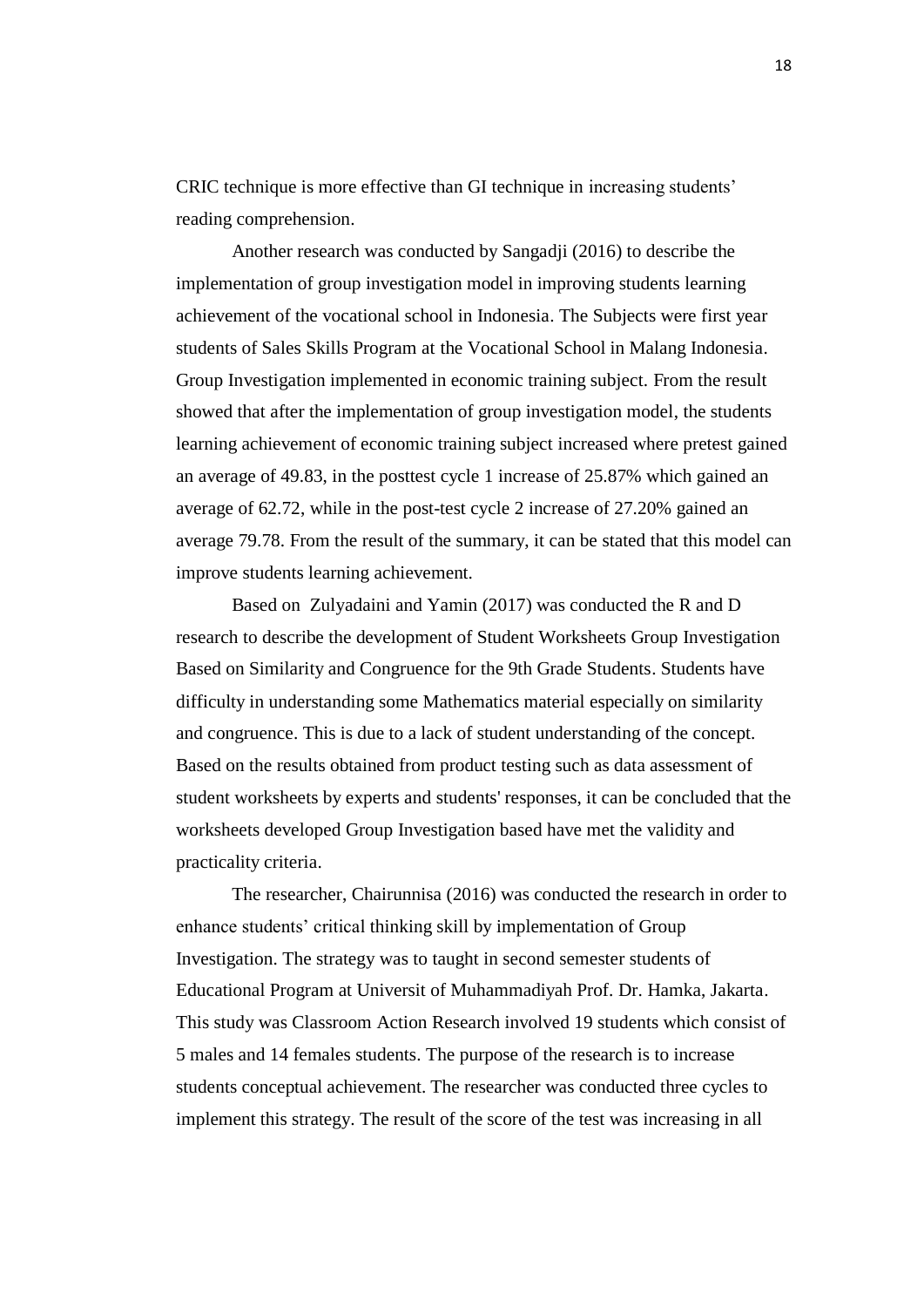cycles. It can be concluded that Group Investigation strategy enhances students' critical thinking skill.

The research conducted by Yulita (2016), the objectives of the research was to produce a new course book was designed by using task-based approaches. The populations of this research were semester II students of Food Crops study Program at Politani. The result showed that the task-based course book was practically used by semester 2 students of Food Crop study program. High and low level of students agree that the book is interesting, easy to be used, and easy to get. So it can be concluded that task-based course book was practically used by semester 2 students of Food Crop study program in Politani.

According to Mulyadi and Prasetyani (2017) was conducted the research in developing English materials for Nursing integrated with task-based language teaching and soft skill. The aims of the research is to find out English for Nursing Materials, developed English for Nursing Materials integrated with Task-based Approach and soft skill, to know the effectiveness of implementation of developed English for Nursing Materials. The participants of the research were fourth semester students of Nursing Faculty of Nursing and Health Sciences at University of Muhammadiyah Semarang which consist of 75 students. From the result of the research, it can be assumed that English for Nursing Materials that developed were valid which proved with validation mean of score based on the scoring rubric was include the excellent and good category. And also the book was effectiveness which proved by students' achievement score that is 79. In addition, the book was practical because 80% of students enjoy when they use English for Nursing Materials in learning English.

Based on the previous study there are similarities in the level of implementation. Ahsanah (2015) and Sangadji (2016) conducted the research in implementing Group Investigation at Sennoir High School students. Basically, the purpose of each research is almost the same that is the implementation of Group Investigation to improve students skill. Different from other, Zulyadaini and Yamin (2017) focus on developing students' worksheet based on Group Investigation model. Meanwhile, Yulita (2016) and Mulyadi and Prasetyani